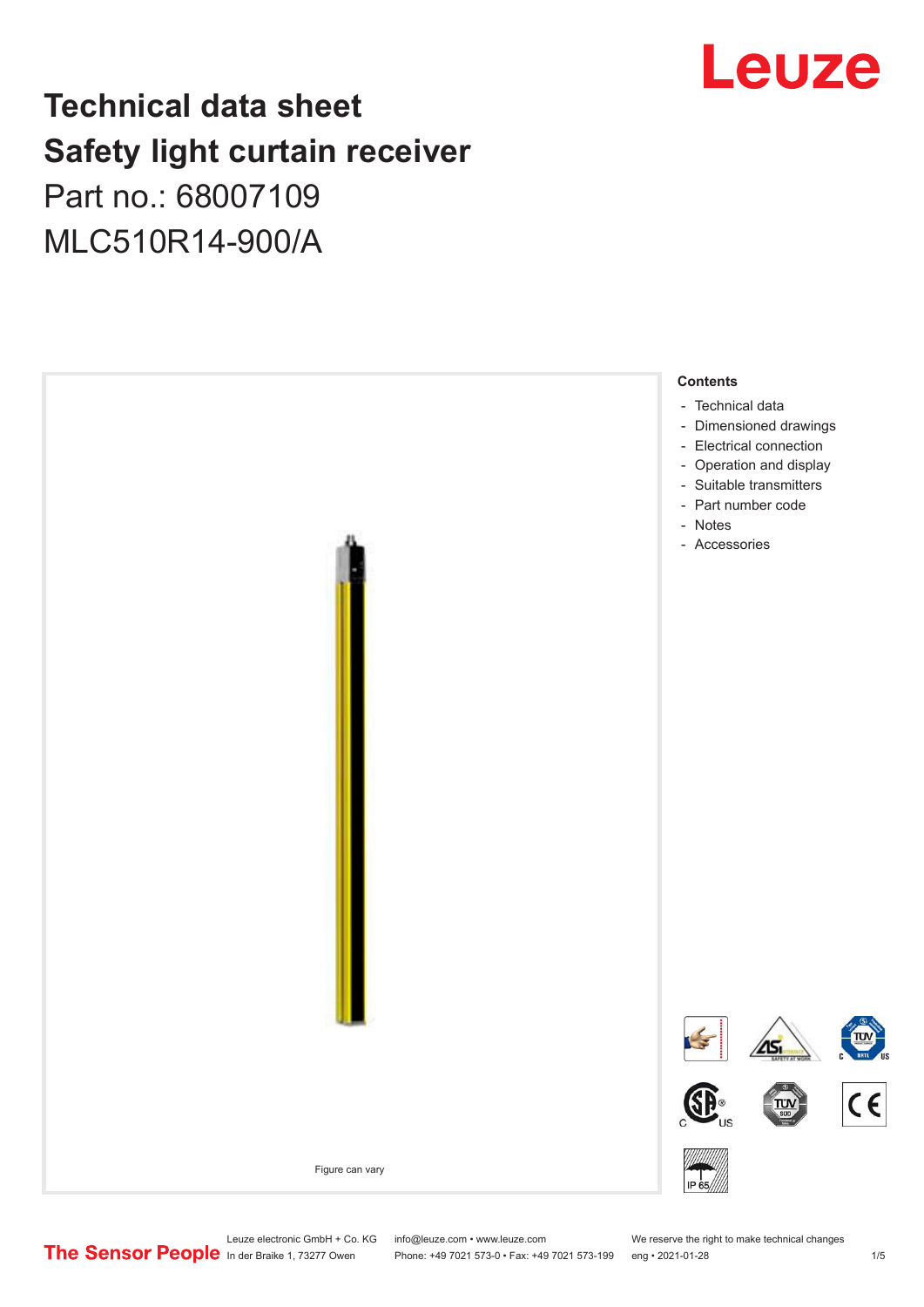## <span id="page-1-0"></span>**Technical data**

#### **Basic data**

| Series      | <b>MLC 500</b>    |
|-------------|-------------------|
| Device type | Receiver          |
| Application | Finger protection |

#### **Characteristic parameters**

| <b>Type</b>            | 4, IEC/EN 61496          |
|------------------------|--------------------------|
| <b>SIL</b>             | 3, IEC 61508             |
| <b>SILCL</b>           | 3, IEC/EN 62061          |
| Performance Level (PL) | e, EN ISO 13849-1        |
| $PFH_{n}$              | 7.73E-09 per hour        |
| Mission time $T_{M}$   | 20 years, EN ISO 13849-1 |
| Category               | 4, EN ISO 13849          |

#### **Protective field data**

**Resolution** 14 mm **Protective field height** 900 mm

**Optical data**

**Synchronization Synchronization** Optical between transmitter and receiver **Electrical data Protective circuit COVER COVER COVER COVER COVER COVER COVER COVER COVER COVER COVER COVER COVER COVER COVER** 

Short circuit protected

**Performance data Supply voltage U<sub>B</sub>** 

26.5 ... 31.6 V **Current consumption from AS-i**  150 mA

#### **Timing**

**circuit**

**Response time** 20 ms **Restart delay time** 100 ms

### **Interface**

**Type AS-Interface Safety at Work** 

| AS-i                                        |                              |
|---------------------------------------------|------------------------------|
| <b>Function</b>                             | Process                      |
| AS-i profile                                | $S-0.B.F$                    |
| <b>Slave address</b>                        | 1.31 programmable, default=0 |
| Cycle time acc. to AS-i specifica-<br>tions | Max. 5 ms ms                 |

#### **Connection**

**Number of connections** 1 Piece(s)

| <b>Connection 1</b>       |                   |
|---------------------------|-------------------|
| <b>Function</b>           | Machine interface |
| <b>Type of connection</b> | Connector         |
| <b>Thread size</b>        | M <sub>12</sub>   |
| <b>Material</b>           | Metal             |
| No. of pins               | $5 - pin$         |

# Leuze

| Cable properties                              |                        |
|-----------------------------------------------|------------------------|
| Permissible conductor cross<br>section, typ.  | $0.25$ mm <sup>2</sup> |
| Length of connection cable, max.              | $100 \text{ m}$        |
| Permissible cable resistance to<br>load, max. | $200 \Omega$           |
|                                               |                        |

#### **Mechanical data**

| Dimension (W x H x L)    | 29 mm x 966 mm x 35.4 mm  |
|--------------------------|---------------------------|
| <b>Housing material</b>  | Metal                     |
| <b>Metal housing</b>     | Aluminum                  |
| Lens cover material      | Plastic / PMMA            |
| Material of end caps     | Diecast zinc              |
| Net weight               | $1,050$ q                 |
| <b>Housing color</b>     | Yellow, RAL 1021          |
| <b>Type of fastening</b> | Groove mounting           |
|                          | Mounting bracket          |
|                          | Mounting on Device Column |
|                          | Swivel mount              |
|                          |                           |

#### **Operation and display**

| Type of display       | I FD       |
|-----------------------|------------|
| <b>Number of LEDs</b> | 2 Piece(s) |

#### **Environmental data**

| Ambient temperature, operation     | $055$ °C   |
|------------------------------------|------------|
| Ambient temperature, storage       | $-3070 °C$ |
| Relative humidity (non-condensing) | $095\%$    |

#### **Certifications**

| Degree of protection    | IP 65          |
|-------------------------|----------------|
| <b>Protection class</b> | Ш              |
| <b>Certifications</b>   | c CSA US       |
|                         | c TÜV NRTL US  |
|                         | TÜV Süd        |
| US patents              | US 6,418,546 B |

#### **Classification**

| <b>Customs tariff number</b> | 85365019 |
|------------------------------|----------|
| eCl@ss 5.1.4                 | 27272704 |
| eCl@ss 8.0                   | 27272704 |
| eCl@ss 9.0                   | 27272704 |
| eCl@ss 10.0                  | 27272704 |
| eCl@ss 11.0                  | 27272704 |
| <b>ETIM 5.0</b>              | EC002549 |
| <b>ETIM 6.0</b>              | EC002549 |
| <b>ETIM 7.0</b>              | EC002549 |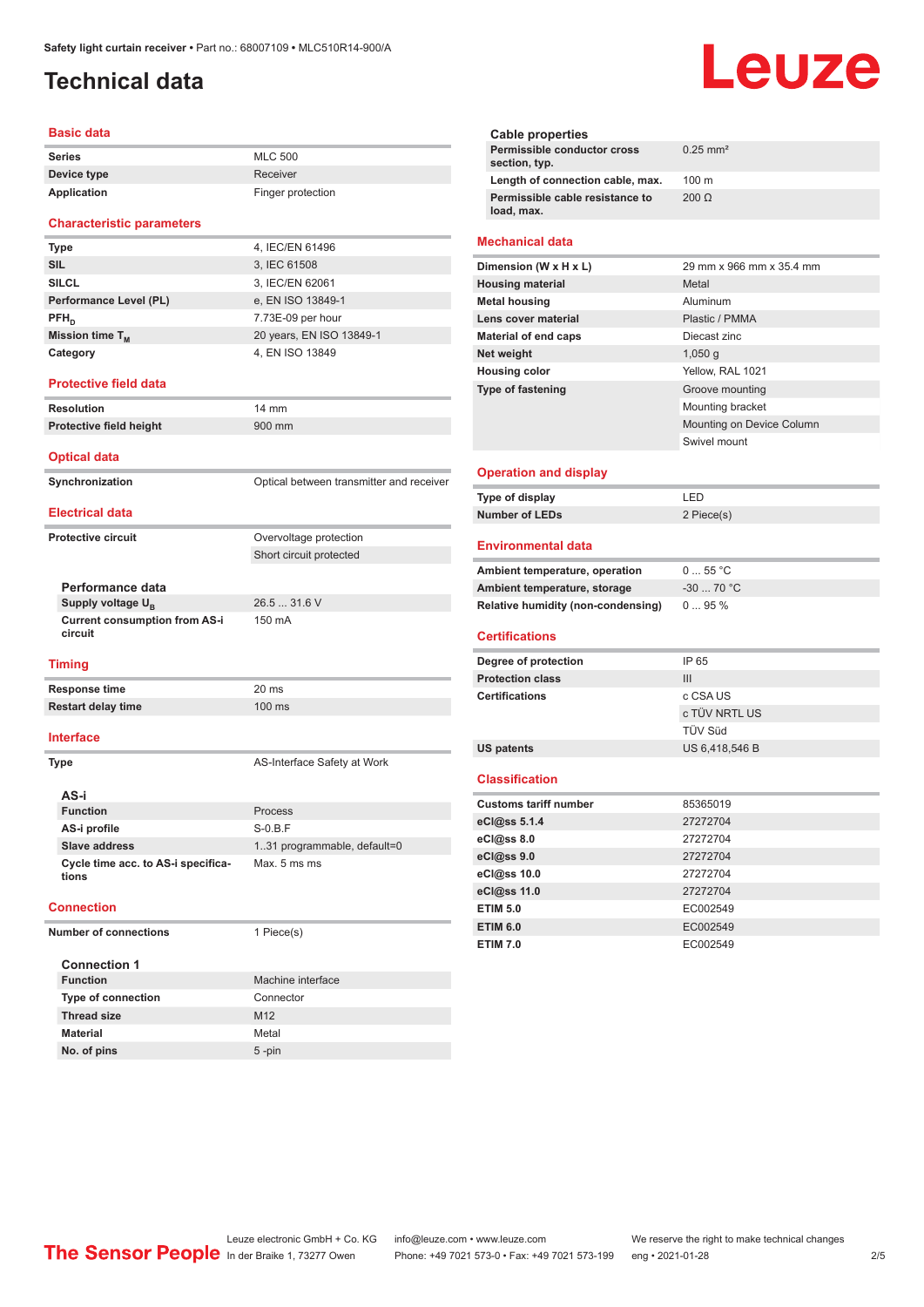## <span id="page-2-0"></span>**Dimensioned drawings**

#### All dimensions in millimeters

### Calculation of the effective protective field height  $H_{PFE} = H_{PFN} + B + C$



 $H_{\text{PFN}}$  Nominal protective field height = 900 mm<br>A Total height = 966 mm Total height =  $966$  mm

B 6 mm

R Effective protective field height  $H_{PFE}$  goes beyond the dimensions of the optics area to the outer borders of the circles labeled with R.

## **Electrical connection**

#### **Connection 1**

| <b>Function</b>           | Machine interface |
|---------------------------|-------------------|
| <b>Type of connection</b> | Connector         |
| <b>Thread size</b>        | M <sub>12</sub>   |
| <b>Type</b>               | Male              |
| <b>Material</b>           | Metal             |
| No. of pins               | $5$ -pin          |
| Encoding                  | A-coded           |

#### **Pin Pin assignment 1** AS-i+ **2** n.c. **3** AS-i-**4** n.c. **5** n.c.



Leuze

## **Operation and display**

| <b>LED</b>                                                               | <b>Display</b>          | <b>Meaning</b>                                |
|--------------------------------------------------------------------------|-------------------------|-----------------------------------------------|
| 1                                                                        | Off                     | Device switched off                           |
|                                                                          | Red, continuous light   | Protective field interrupted                  |
|                                                                          | Red, flashing, 1 Hz     | <b>External error</b>                         |
| Red, flashing, 10 Hz<br>Green, flashing, 1 Hz<br>Green, continuous light |                         | Internal error                                |
|                                                                          |                         | Protective field free, weak signal            |
|                                                                          |                         | Protective field free                         |
| $\overline{2}$                                                           | Off                     | No voltage                                    |
|                                                                          | On                      | OSSD off, transmission channel C2             |
|                                                                          | Green, continuous light | AS-i slave communicating with AS-i master     |
|                                                                          | Red, continuous light   | AS-i slave not communicating with AS-i master |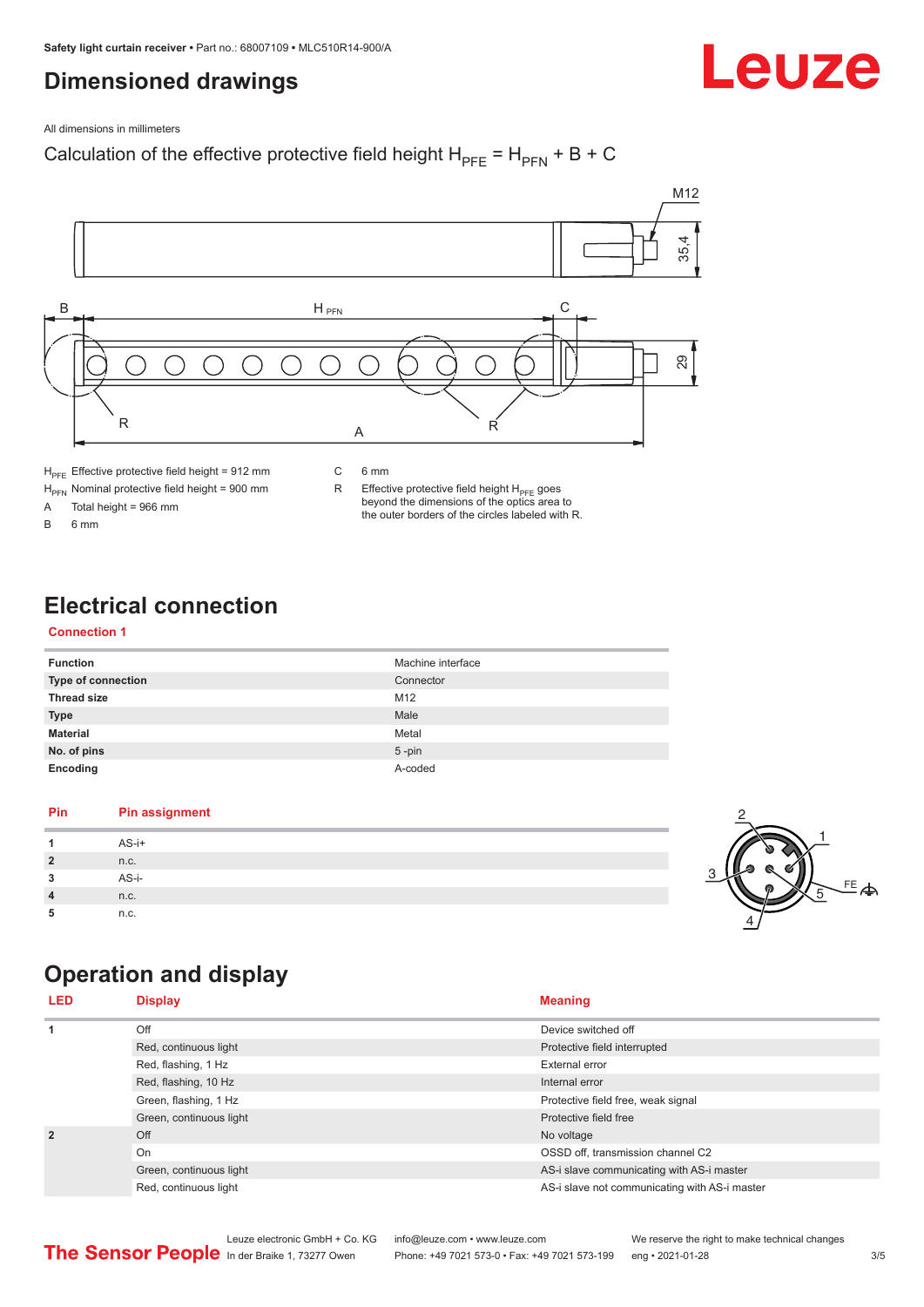## <span id="page-3-0"></span>**Operation and display**

| <b>LED</b>     | <b>Display</b>                  | <b>Meaning</b>                                       |
|----------------|---------------------------------|------------------------------------------------------|
| $\overline{2}$ | Yellow, flashing                | AS-i slave has invalid address 0                     |
|                | Red, flashing                   | AS-i slave device error or AS-i connection defective |
|                | Red/green, flashing alternately | Periphery error                                      |

## **Suitable transmitters**

| Part no. | <b>Designation</b> | <b>Article</b>                      | <b>Description</b>                                                                                                                                                    |
|----------|--------------------|-------------------------------------|-----------------------------------------------------------------------------------------------------------------------------------------------------------------------|
| 68006109 | MLC500T14-900/A    | Safety light curtain<br>transmitter | Resolution: 14 mm<br>Protective field height: 900 mm<br>Operating range: 0  6 m<br>Interface: AS-Interface Safety at Work<br>Connection: Connector, M12, Metal, 5-pin |

## **Part number code**

|            | Part designation: MLCxyy-za-hhhhei-ooo                                                                                                                                                                                                                                                      |
|------------|---------------------------------------------------------------------------------------------------------------------------------------------------------------------------------------------------------------------------------------------------------------------------------------------|
| <b>MLC</b> | <b>Safety light curtain</b>                                                                                                                                                                                                                                                                 |
| x          | <b>Series</b><br>3: MLC 300<br>5: MLC 500                                                                                                                                                                                                                                                   |
| yy         | <b>Function classes</b><br>00: transmitter<br>01: transmitter (AIDA)<br>02: transmitter with test input<br>10: basic receiver - automatic restart<br>11: basic receiver - automatic restart (AIDA)<br>20: standard receiver - EDM/RES selectable<br>30: extended receiver - blanking/muting |
| z          | Device type<br>T: transmitter<br>R: receiver                                                                                                                                                                                                                                                |
| a          | <b>Resolution</b><br>14: 14 mm<br>20:20 mm<br>30:30 mm<br>40:40 mm<br>90: 90 mm                                                                                                                                                                                                             |
| hhhh       | Protective field height<br>150  3000: from 150 mm to 3000 mm                                                                                                                                                                                                                                |
| e          | <b>Host/Guest (optional)</b><br>H: Host<br>MG: Middle Guest<br>G: Guest                                                                                                                                                                                                                     |
| j.         | Interface (optional)<br>/A: AS-i                                                                                                                                                                                                                                                            |
| 000        | Option<br>/V: high Vibration-proof<br>EX2: explosion protection (zones 2 + 22)<br>SPG: Smart Process Gating                                                                                                                                                                                 |
|            | <b>Note</b>                                                                                                                                                                                                                                                                                 |
|            | $\&$ A list with all available device types can be found on the Leuze website at www.leuze.com.                                                                                                                                                                                             |

Leuze